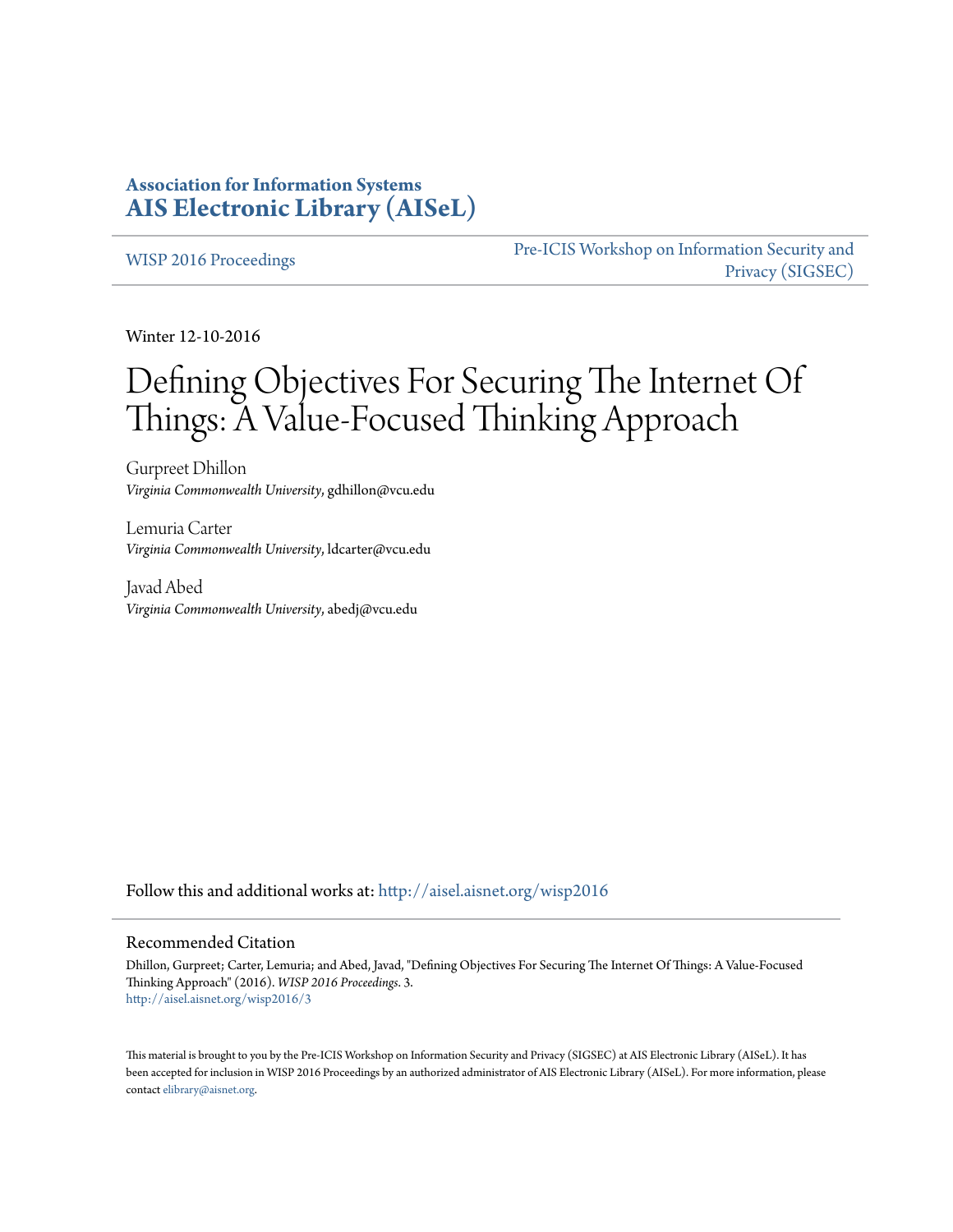## **Defining Objectives For Securing The Internet Of Things: A Value-Focused Thinking Approach**

#### **Gurpreet Dhillon**

Virginia Commonwealth University

gdhillon@vcu.edu

**Lemuria Carter**

Virginia Commonwealth University

**Javad Abed** Virginia Commonwealth University

**Ramandeep Sandhu**

Virginia Commonwealth University

#### **ABSTRACT**

Over the past few years Internet of Things (IoT) has touched most people. Companies have been competing with each other in inventing new IoT based products and services. It has become a real business opportunity for various companies and a luxury for end users. Yet, the research on securing the Internet of Things (IoT) is in its infancy. In this study, we use the "value-focused thinking" approach to systematically identify IoT security values and objectives from 58 IT professionals. This study provides a foundation for strategically planning and thinking about IoT security. We present four fundamental objectives and thirteen means objectives. The results of this qualitative study will help researchers and practitioners identify and prioritize key IoT security issues.

**Keywords:** Internet of things, Internet of things security, value thinking, Security objectives, Consumer values

#### **INTRODUCTION**

With Internet of Things (IoT), we have entered a new era of ubiquity. Tan et al. (2013) define IoT as "things have identities and virtual personalities operating in smart spaces using intelligent interfaces to connect and communicate within social, environment and user contexts." In 2015, there were 25 billion connected devices; this number is expected to reach 50 billion by 2020. The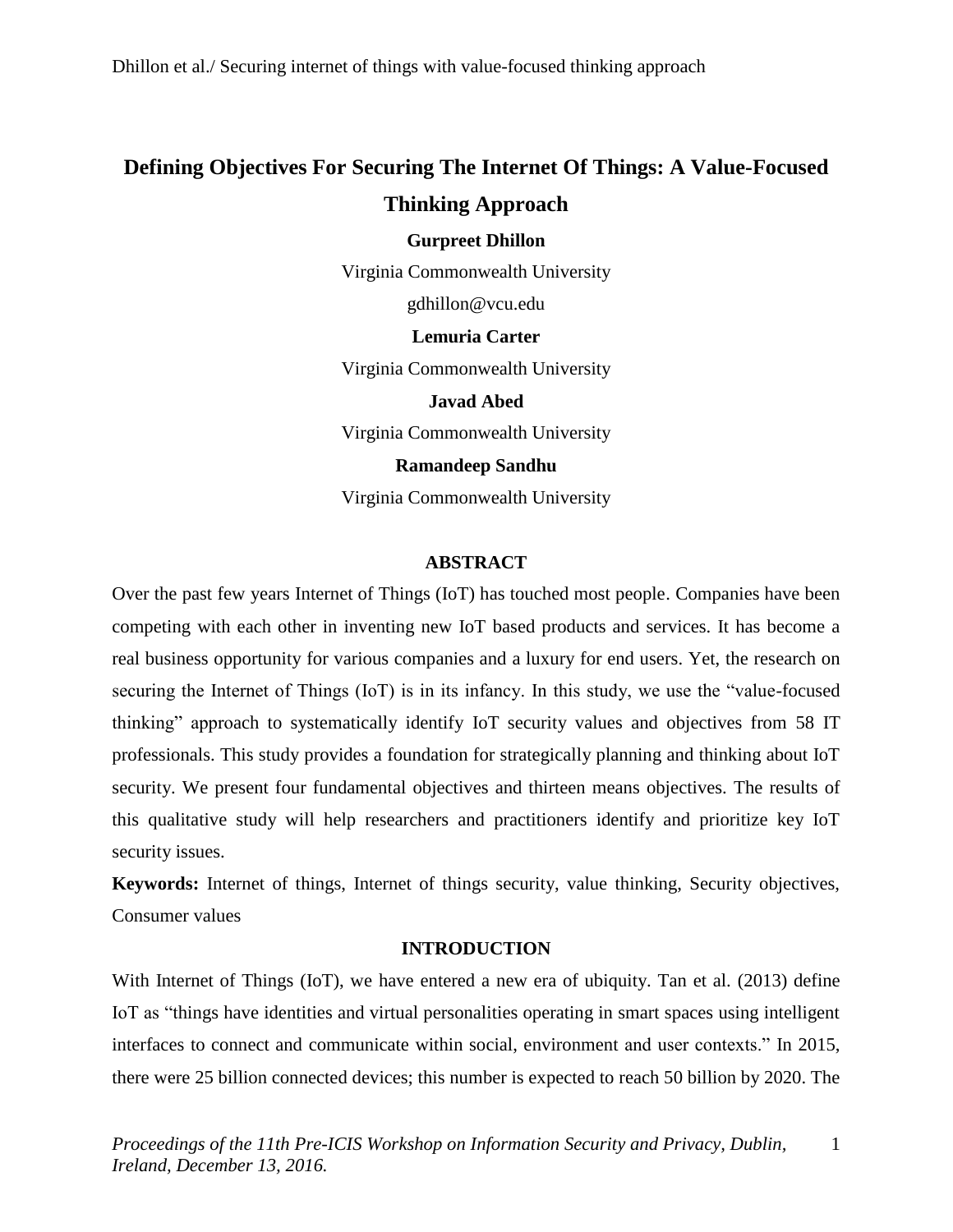FTC (FTC, 2015) indicates "IoT presents a variety of potential security risks that could be exploited to harm consumers by: (1) enabling unauthorized access and misuse of personal information; (2) facilitating attacks on other systems; and (3) creating risks to personal safety (p. ii)". Researchers have argued that IoT security and privacy should not be an afterthought (Sicker and Lookabaugh, 2004). It is important to consider all security aspects at the design state of IoT products and services. Gubbi et al. identify IoT security as a fundamental challenge for security in the cloud (Gubbi et al. 2013). Similar calls have been made by many other scholars including Xia et al. (2012), who note "security remains one of the most important issues that baffle the development and applications of IoT." Hence, there would be several security challenges in IOT. The main reasons would be: a) Extension of the 'internet' through the traditional network, sensor network and the mobile network b) Internet connecting everything c) The things communicating with each other.

There are several technical challenges for IoT security in application layer, perception layer, network layer and physical layer (Kumar et al., 2016). Several studies investigate these technical challenges in order to secure IoT (Hui et al., 2012). However, studies addressing the human perspective of IoT are rare. Most existing studies in IoT security consider only the technical perspective. According to Dhillon and Torkzadeh (2006) understanding users' expectations, values and beliefs is very important to achieve success in technological implementations or management of security. They assert that users' assumptions and values should be considered alongside with the technical perspective in order to have successful information systems outcomes and successful security management.

Since IoT is a very active and new research field, research on securing IoT is in its infancy. Therefore, more attention should be paid on issues such as confidentiality, authenticity and integrity of the IoT data. In this paper we undertake an extensive study to define objectives for securing IoT. The objectives form the basis for organizational strategic planning with respect to IoT security.

#### **UNDERSTANDING IOT SECURITY**

Agarwal and Dey (2016) note, "a safe and secure world enabled by IoT promises to lead to truly connected environments, where people and things collaborate to improve the overall quality of life. Indeed IoT will give us actionable information at our fingertips, without us having to ask for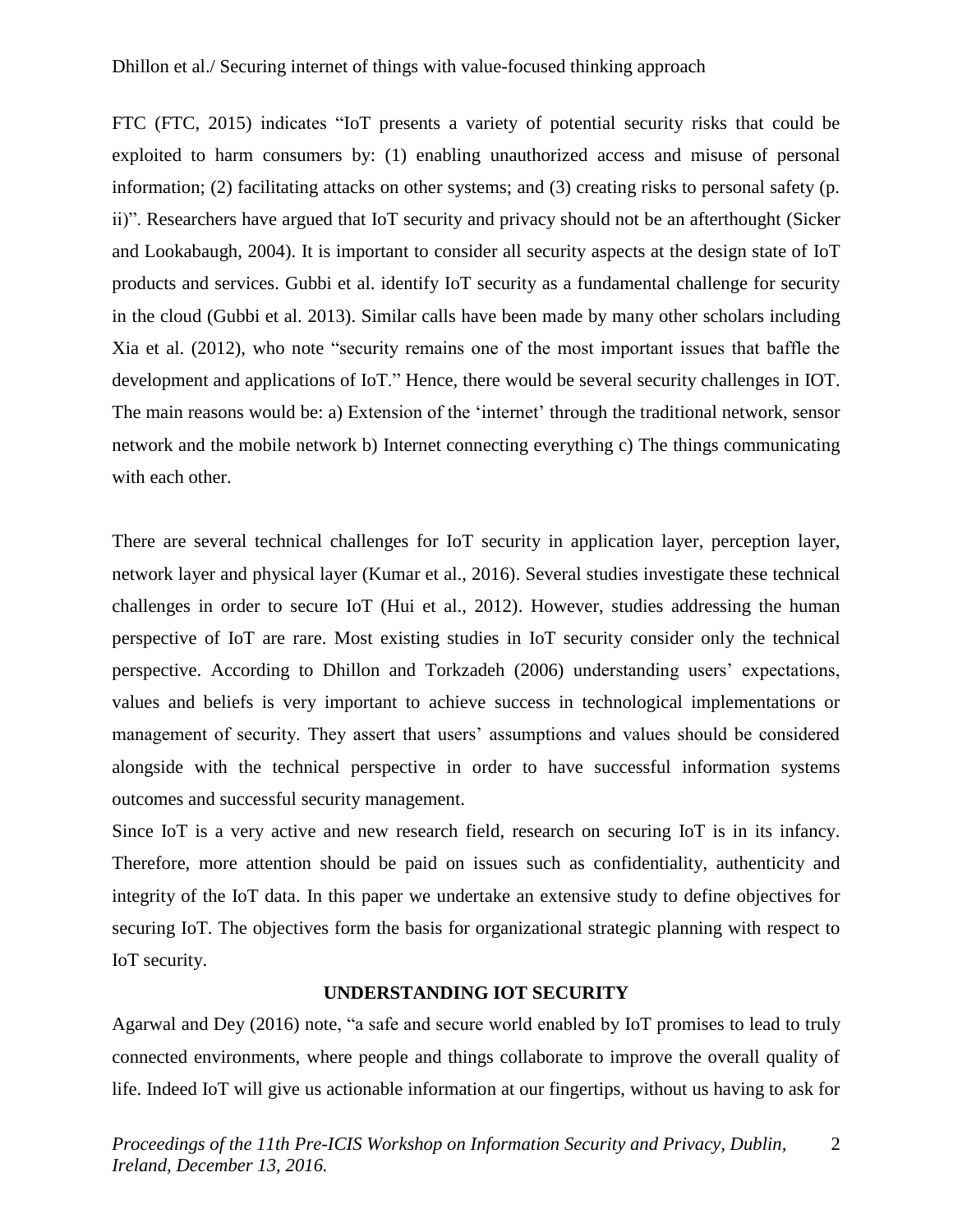it or even recognizing that it might be needed (p.88)." According to Vermesan et al. (2016), the Internet of Things is "a dynamic global network infrastructure with self-configuring capabilities based on a standard and interoperable communication protocols where physical and virtual 'things' have identities, physical attributes, and virtual personalities, use intelligent interfaces and are seamlessly integrated into the information network (p.10)."

With regards to securing IoT, Vermesan et al. (2016), state "In this context the information pump of the real world of interest is represented across billions of 'things,' many of which are updating in real-time and a transaction or data change is updated across hundreds or thousands of 'things' with differing update policies, opens up for many security challenges and security techniques across multiple policies. In order to prevent the unauthorized use of private information, research is needed in the area of dynamic trust, security and privacy management (p. 41)." Agarwal and Dey (2016) also not "security in IoT means providing access control mechanisms and policies and being able to enforce them, particularly in the face of the tremendous number of heterogeneous devices (p.90)."

The concept of security of IoT needs some elaboration. There is no doubt that human interactions with technology have evolved from the pre-internet era to accessing content (e.g. email and information) to services (e.g. e-commerce) to social interactions (e.g. social media) to automatic tracking and monitoring (e.g. various IoT devices). The word *thing* in Internet of Things is rather interesting. It relates to smart sensors which join various aspects of the network. Research into security IoT and its security aspects is at a nascent stage. This is because of the newness of the technology and its adoption in diverse domains - e-Health, e-Commerce, e-Trafficking, among others. Many researchers have explored security aspects of IoT, there is still a lack of a systematic understanding. IoT security research largely identifies problems and privacy challenges.

The privacy for individuals, confidentiality of business processes and third party dependability are the three core issues with IoT. There are four interconnected, interacting components in IoT settings, that communicate over the untrusted public networks. These components are people, objects, software and hardware and are bound to be confronted with privacy, security and open trust problems. The previous vulnerabilities in the conventional networks leading to IoT face the passive and active attacks, hindering its functionality and nullifying its benefits of using its services (Abomhara, & Koein, 2014).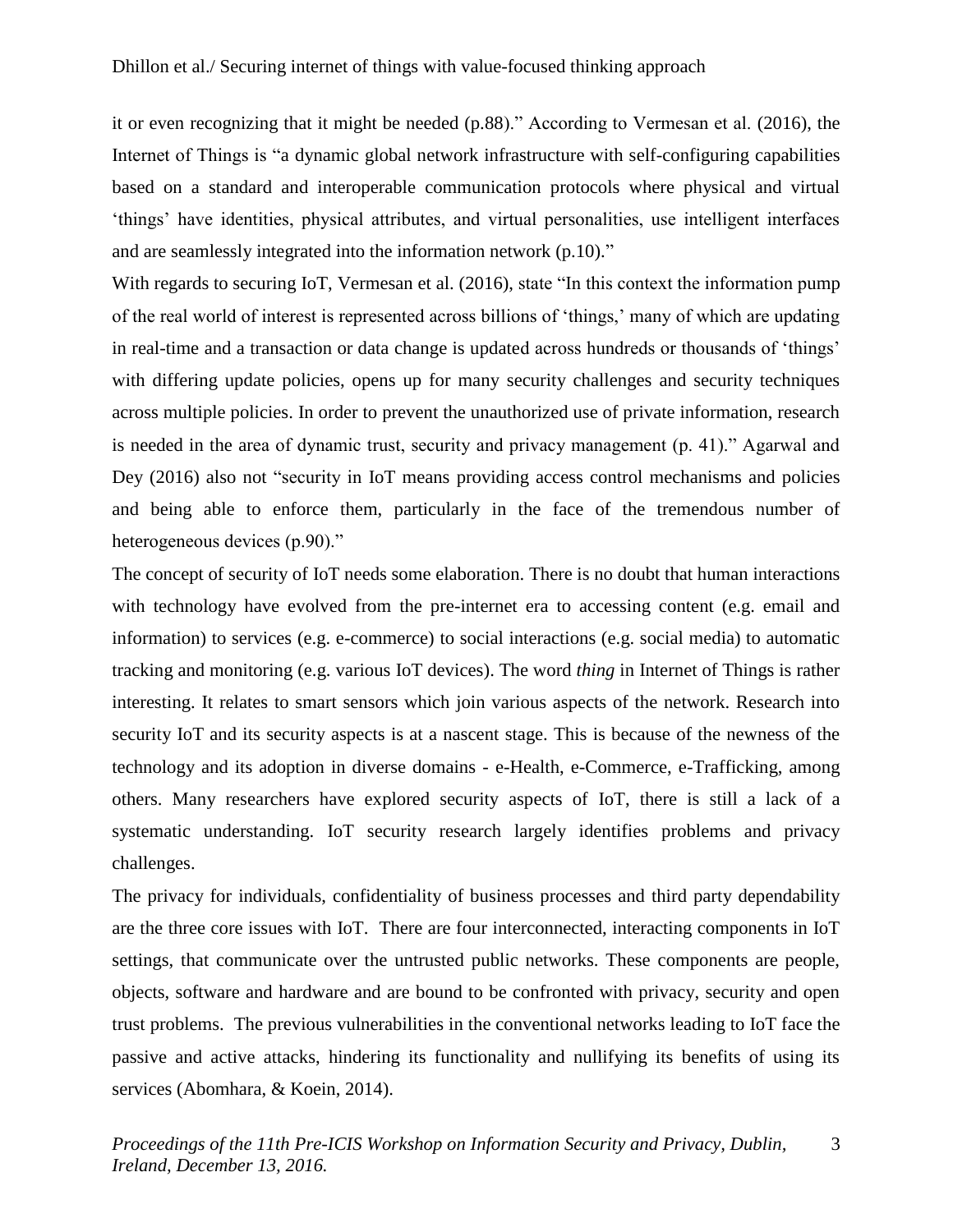Since IoT devices are by design resource constrained, employing conventional security mechanisms is problematic, let alone consumer requirements that should dictate security choices. At a technological level, there are three classes of security constraints - hardware limitations, software limitations and network inadequacies. All three inform the manner in which security can be designed for IoT devices. The constraints also form the backdrop for users and organizations to strategically decide about IoT security objectives.

Hardware constraints for IoT security are significant (Babal et al., 2010). Since IoT devices are battery driven, it is challenging to port computationally expensive encryption algorithms. Memory constraints also cause a significant problem. Traditional security algorithms assume significant RAM and hard drive space. This is not true in case of IoT devices. IoT devices also run the risk of being tampered with because of the small size and remote deployment, which in itself is a security threat (Abie and Balasingham, 2012)). At a software level, the smallness of the devices is a cause of some concern in terms of defining security. IoT devices have thin network protocol stacks and hence security needs to be adequately configured yet retaining the robustness and fault tolerance characteristics. IoT devices also have an issue with remote reprogramming and hence patching can be difficult if not impossible. From a networking perspective there are some concerns with respect to mobility and scalability. Since the IoT devices are by nature mobile, the need for mobility resilient mechanisms to ensure security becomes important. Traditional security mechanisms for accessing networks have a hard time coping with network topological changes.

Given the nature of IoT and security challenges, conventional security requirements and technology use is problematic. OWASP (2015) identified several vulnerabilities, which are specific to IoT. These include - ability to collect usernames by interacting with authentication mechanisms and the pervasiveness of weak passwords. Username enumeration coupled with weak passwords can be a cause of a security nightmare. Additionally, unencrypted services and missing update mechanisms can also add to the security problems.

#### **METHODOLOGY**

To identify IoT security objectives, we utilize the value-focused thinking methodology proposed by Keeney (1992). Keeney (1999) uses this approach to identity customer values associated with Internet commerce. He states: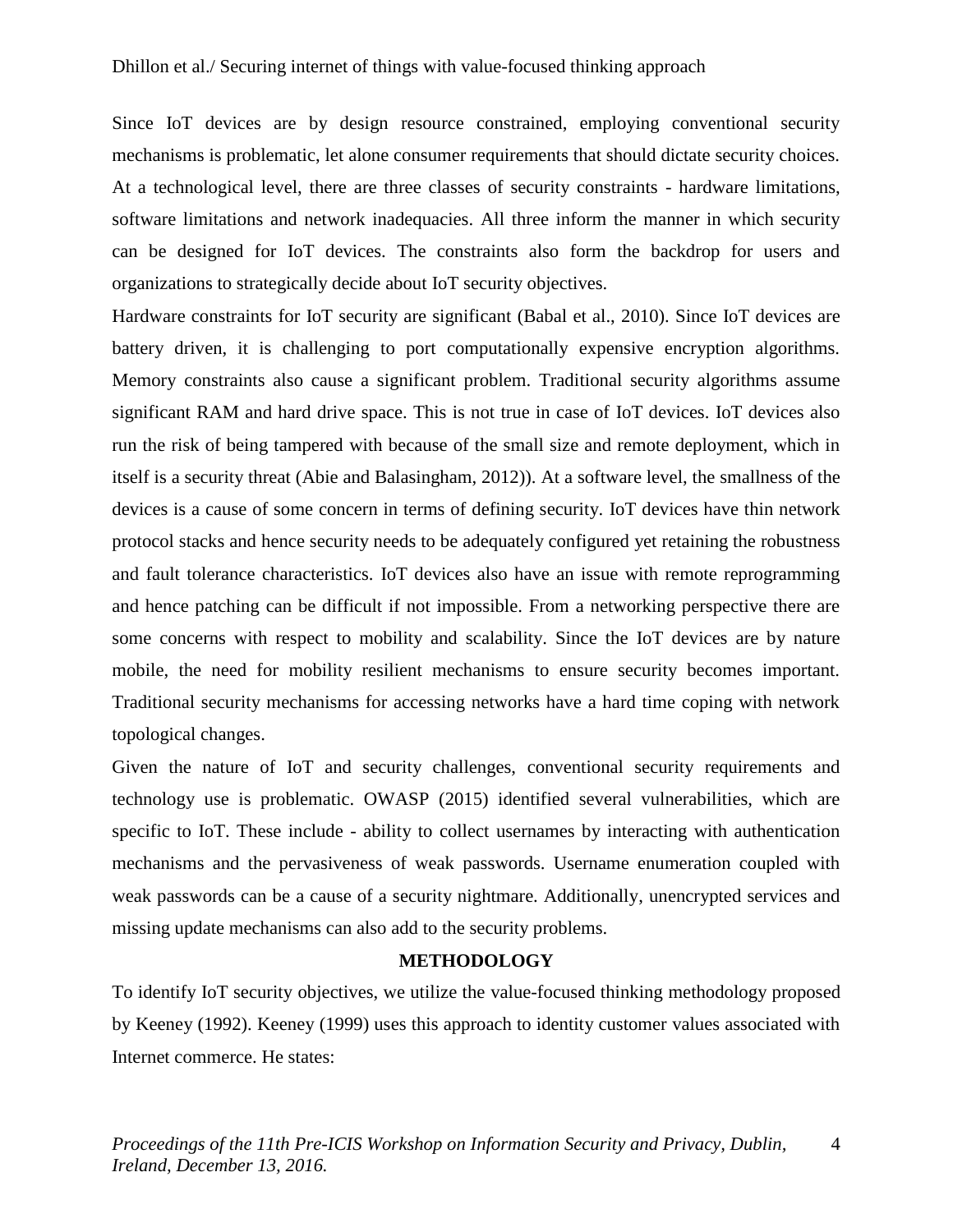*The best way to find out what customers value is to ask them. It is useful to ask many prospective customers because different people have different values and they express them differently. When values are elicited, they are not naturally combined into cohesive groups with a clear understanding of which values relate to which others and why. This organization is important to provide a basis for reasonable thinking through company decisions about Internet commerce (p. 534).*

In this study, we use the value-focused thinking approach to elicit IoT security values and objectives from IT professionals that focus on maximizing IoT security.

According to Keeney (1992), alternative thinking practices are used as the basis for most decision making methods. Within the literature, number of the individuals to be interviewed varies. Pythan and King (1992) interviewed two expert managers, who were involved in assessing tender enquiries to identify, what are the key factors and rules that would influence tender decisions. However, Hunter (1997), interviewed 53 individuals in two organization and elicited the individual conceptions through conducting a content analysis. Keeney (1999), conducts interviews and discussions with more than 100 individuals about their values with regard to internet purchases.

In this study, w conducted  $40 - 50$  minute interviews with 58 IT professionals of varying backgrounds and experience to obtain their perceptions of IoT security. All participants have significant experience using the internet of things on a day-to-day basis. Respondents represented the following sectors: transportation and logistics, health care, retail, finance and banking. We used a three-step process to identify and organize the values, which an individual possess with respect to IoT security (Keeney, 1999). These steps included:

- Developing a consumer value list, which involves asking the concerned people what they value with respect to IoT security.
- Converting each value statement into a common form and then adding directional preference to create an objective.
- Organizing objectives to define the means-end relationships to achieve the end benefit (fundamental) objectives.

**Developing a consumer value list**: This process starts with interviewing individuals. At the start of the interview, it is very important to clarify the purpose and the scope of the interview. With regard to this research, the overall objective is to maximize the security of IoT. While setting the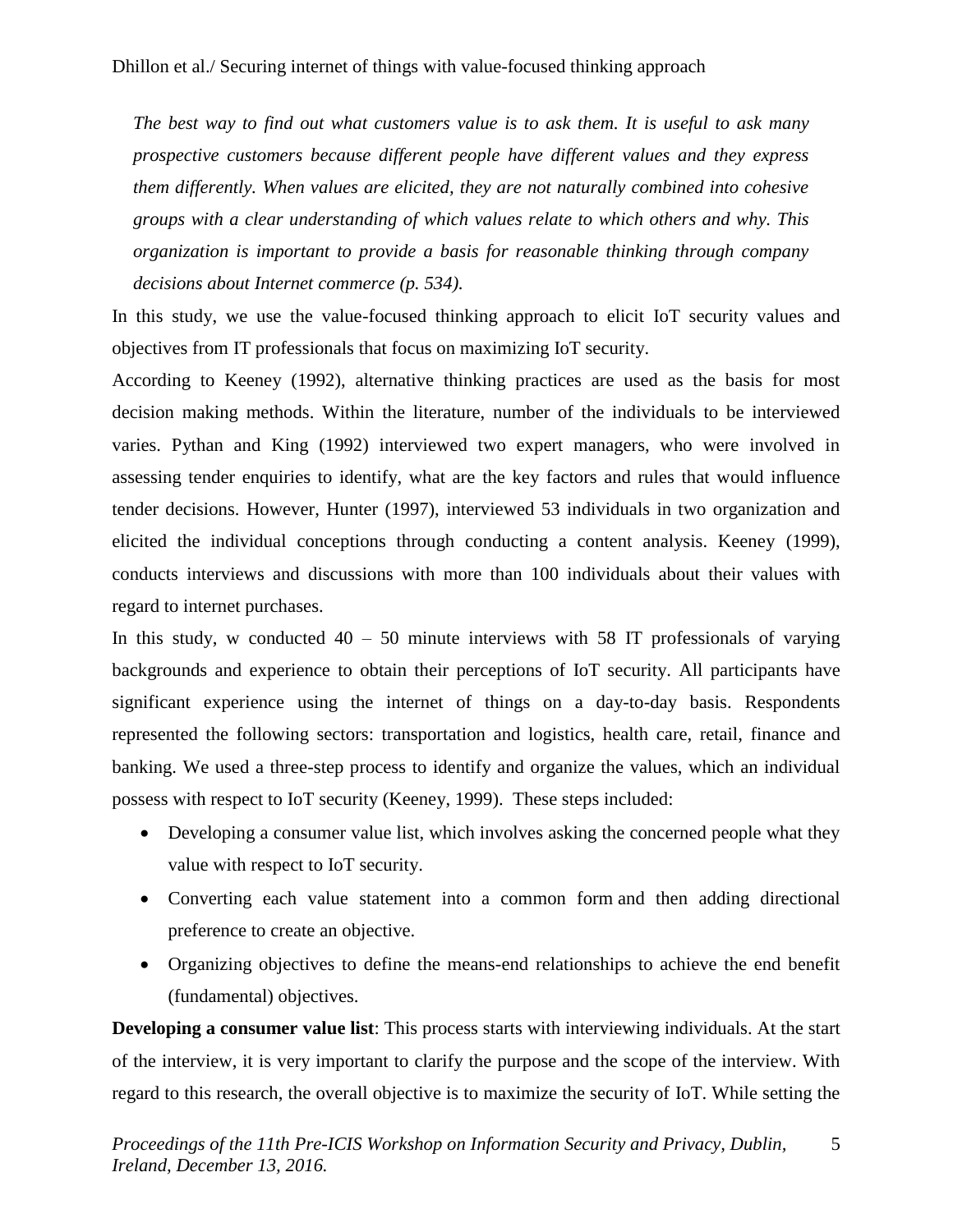decision context, it is also very important to clarify that the scope of the values is only limited to the use of IoT by the individuals, not the organizations. In order to avoid the misunderstanding, the individuals are provided with the explanation of what IoT means and what security related issues exist with respect to IoT. In our research IoT is defined as "the system of interrelated computing devices, mechanical and digital machines, objects, and people that are provided with unique identifiers and the ability to transfer data over a network without requiring human to human or human to computer interaction." The interview proceeded where the interviewer asked the respondents what their values were with respect to IoT security. Suitable probes were used because of the inherent latency of the values.

Further, the individual's thoughts were stimulated by bringing up some concerns related to access controls, ethicality, privacy etc. Once, the discussion stopped stimulating more values, individual wish lists were combined. The wish list included cases where the same value was stated in different ways. Keeney (1999) suggests that when the intent is to get the comprehensive list of all the values necessary to describe any individual's values, redundancy is not a shortcoming.

**Converting each value to a common form**: The initial list of the values includes many concepts such as: awareness programs, increased training and educational programs to inform public, anonymity of the data for the non-users and use of token-based IDs. In order to achieve consistency, these expressions were converted into corresponding objectives. The first step in converting the wish list into objectives is removing the duplication and then considering each value and converting it into sub objectives. For example: "awareness programs, increased training and educational programs to inform public" above become "educate consumers on IoT security", "use of token based ids" becomes "define token based authentication for IoT".

**Organizing objectives**: At this stage we had a long list of objectives. The first step was to combine similar objectives into categories. For instance, the objective "maximize user's autonomy" had many components such as, "self-determination right for IoT users; users responsible for their data; use of opt in/opt out policies." All of these are categorized under the general objective "Maximize user's autonomy". Keeney (1999) suggests, "it is useful to relate categories by means- end relationships. For each of the generated objective, one has to consider "why is this important". This is appropriately termed as the WITI test. In considering each of the objectives, the researchers evaluate the importance of each objective relative to the other. If an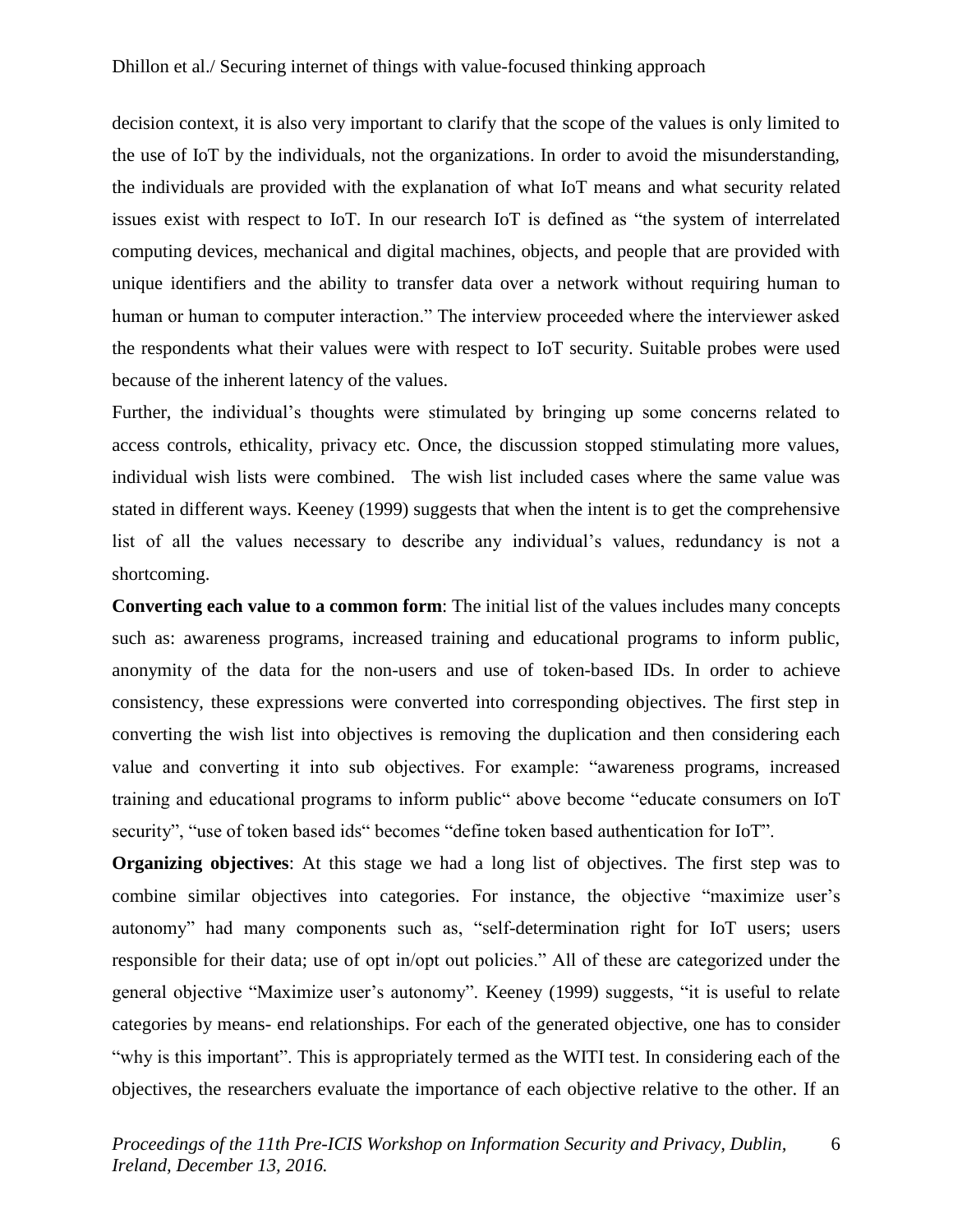objective suggests that it is important because it leads to another objective, then it is a candidate for a *means* objective. If the objective is important in its own right, then it is a candidate for a *fundamental* objective. Systematic application of the WITI test helps in defining a complete set of means and fundamental objectives.

Considering the example from this study, the objectives maximize security of awareness of IoT. Why is this objective important? Because maximizing the security awareness helps to "use the IoT responsibly." Why it is important to "use the IoT responsibly", because using IoT responsibly helps "protection of the personal information on devices." Why it is important to "protect the personal information on devices," because doing so "ensures the security of the personal data on the public databases." Given our decision context of maximizing IoT security, it is important to ensure the security of personal data on public data bases, which is fundamental for the decision context.

#### **4. IoT Security Objectives**

The four fundamental objectives identified in this study include: *Ensuring security of personal data on public databases*; *Develop and sustain ethicality*; *Maximize IoT Data integrity*; *Maximize IoT access control*. These fundamental objectives resonate well with what it has been defined in literature and the main characteristics of IoT things such as intelligence, connectivity, sensing, expressing, energy, safety. In paragraphs below we discuss the objectives in more detail.

#### **FUNDAMENTAL OBJECTIVES FOR IOT SECURITY**

**FO1: Ensuring security of personal data on public databases:** Interviews with our respondents suggested that there was a lot of concern with respect to two important issues. The first issue is unnecessary storage of private data on public forums. Many of the IoT devices and applications constantly stream data to other devices and servers. And this data never gets deleted. Rather it is aggregated and used for trend analysis or evaluation of browsing histories. Second issue is indefinite availability of search histories. Given that any search performed on any of the IoT linked devices and platforms stays for long time, there is growing concern among individuals interviewed that their search patterns are indefinitely logged and are available. One respondent noted:

*I wish my search history is not saved and available for sale. I want my browsing to be private and don't want it to be linked across all my devices.*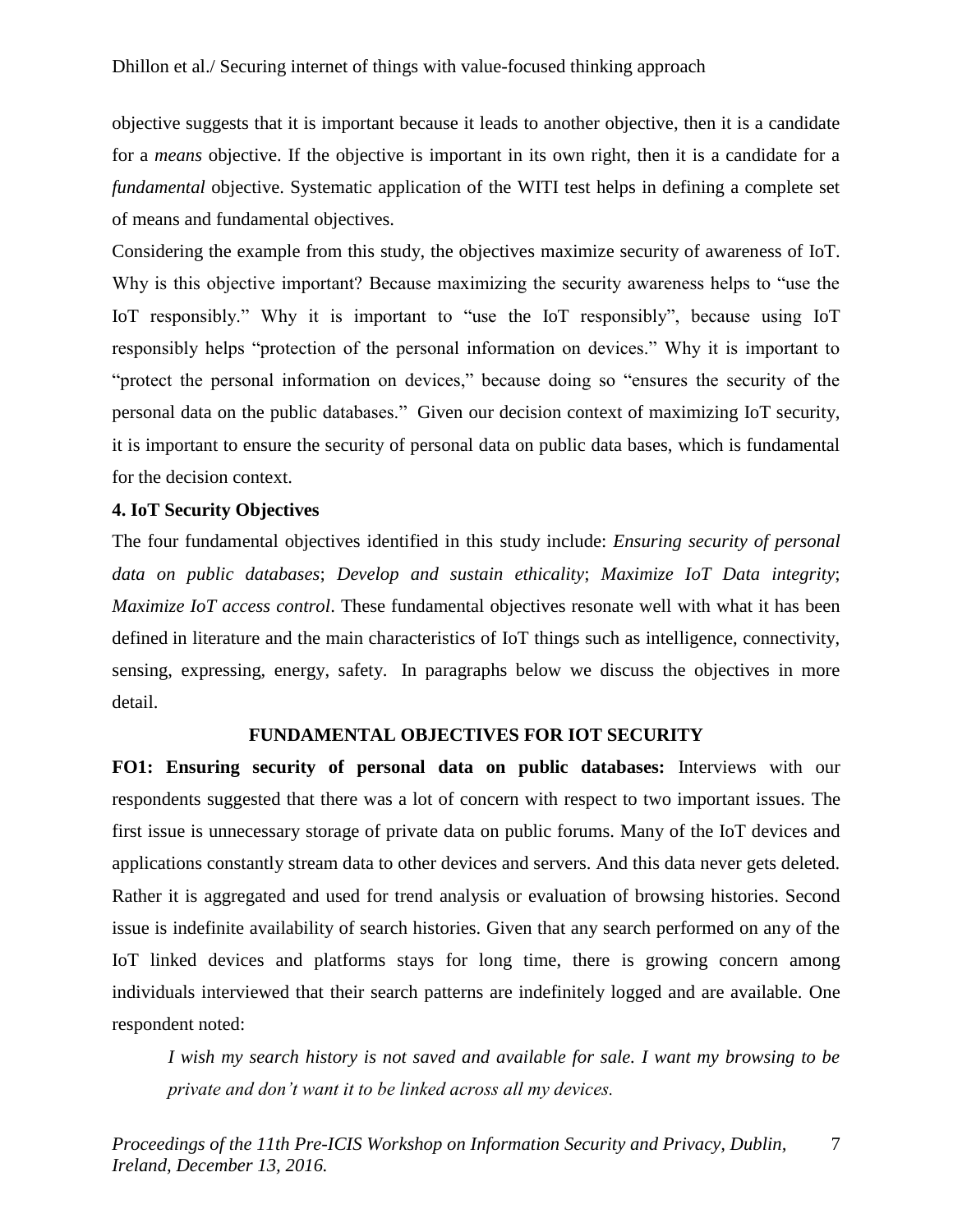In the privacy literature there is significant concern with respect to ensuring security of personal information on public databases Geo-location is the privacy sensitive information and its leakage can tremendously damage the privacy of user. In an interesting article, (Jia et al., 2015) discuss how geo-inference attacks can sniff location data that has been left behind by several location oriented websites such as google, google maps, craigslist. Sometimes, these websites leave the location sensitive information in the browser cache. The other websites use the timing side channels to sniff the user's geo locations from the browser cache to infer the user's location. On the other hand, the web attackers use the victims' geo locations for social engineering, personally targeted advertisements or spear phishing.

**FO2: Develop and Sustain Ethicality**: Respondents in our study identified two aspects with respect to sustaining ethicality in an IoT environment – consideration of ethics and responsible use. The extant literature has considered responsible use and ethics to be important as well, particularly because of the pervasiveness of technologies. As (Michael and Michael, 2015) notes, "The four themes underpinning socio-ethical studies include the investigation of what the human purpose is, what is moral, how justice is upheld and the principles that guide the usage of a given technique. Participants; their interactions with systems; people concerns and behavioral expectations; cultural and religious belief; structures, rules and norms; and fairness, personal benefits and personal harms are all areas of interest in a socio-ethical approach." (pg. 65). One of our respondents also noted:

*Advances in technology use come with increased responsibility. I wish we all use our IoT devices with care. It is very easy to get carried away and we soon end up responding to issues even before we understand them.*

**F03: Maximize data integrity:** Data integrity emerges as a fundamental issue in IoT. This is because there is a constant transmission of data from one device to the other. And there is an increased change of unauthorized changes and the accuracy of the data that is received. It is therefore paramount that technologies that enhance integrity be integrated into IoT. One of the respondents in our study noted:

*I am always worried that the message I receive through apps such as snapchat is from the person who claims to be the sender. Since reaction time is so quick, I always feel stressed that I am responding quickly without appropriate authentication.*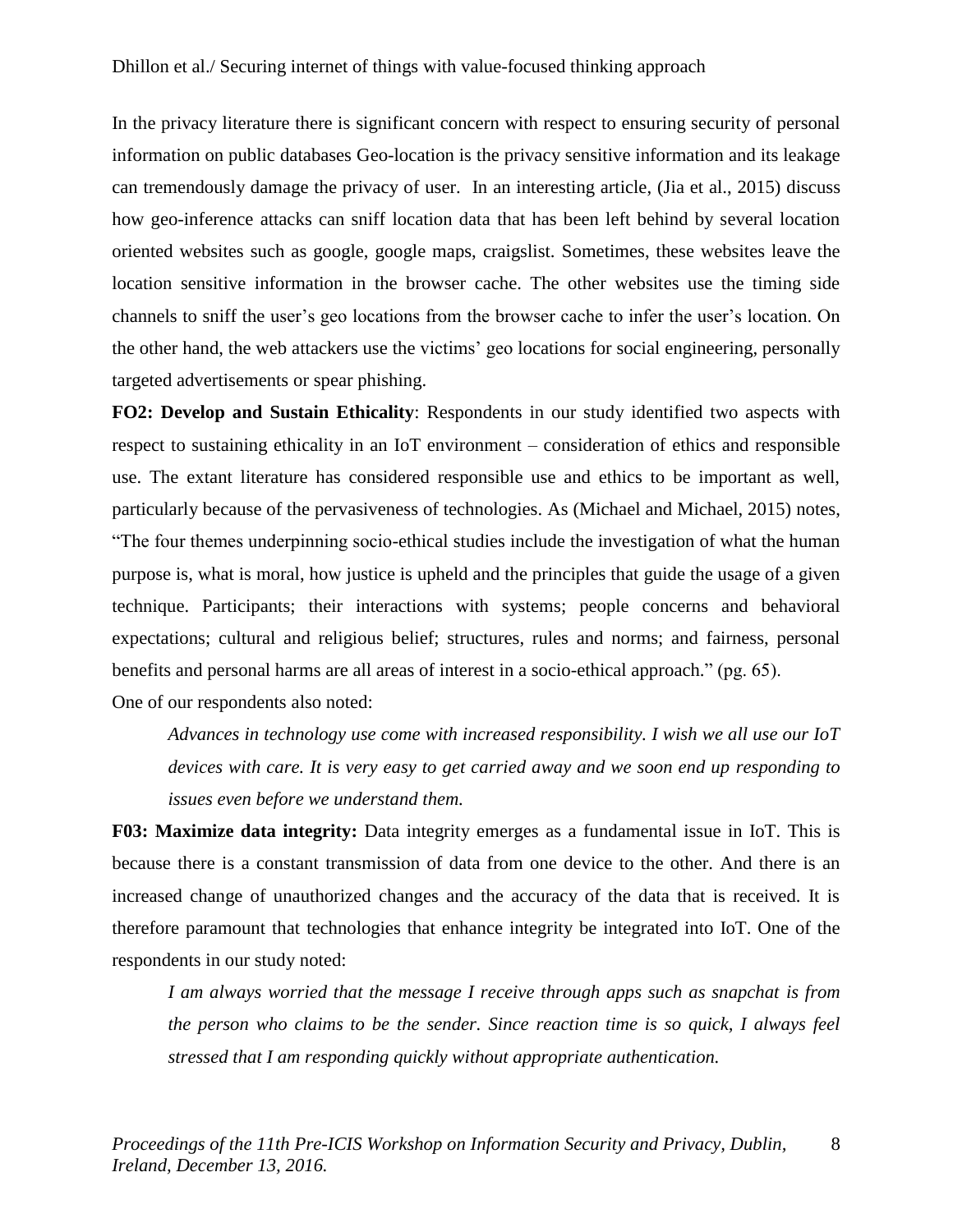A sentiment such as the one voiced above is genuine and is increasingly becoming a concern for many individuals.

**FO4: Maximize IoT Access control:** This fundamental objective is somewhat related to the fundamental objective of maintaining the data integrity. Organizations may possess a wealth of sensitive data, but that data is typically not available to everybody. Given the IoT related to a large number of connected devices, it also means that there are more attack vectors and hence an increased possibility of an attack. An unauthorized access might exploit the security vulnerabilities, which may create risks to physical safety (FTC 2015). One of the participants in our study stated that:

 *I am worried that intruder would remotely access my data about my energy usage from the smart meters to determine whether I am away from my house or not.* 

Table 1 provides an overview of fundamental objectives for maximizing IOT security.

#### **MEANS OBJECTIVES FOR SECURING IOT**

**MO1: Ensure IoT trust mechanisms:** This objective pertains to organizations responsible for creating, maintaining IoT. Trust is the huge factor. These organizations have a fundamental and moral obligation to ensure the IoT products are well protected and trust building technologies are used properly. The security measures must be supplemented with the continuous monitoring and constant upgrades of the system, so that the IoT devices are protected against the latest form of attacks.

#### **Table1. Fundamental objectives**

| <b>Fundamental objectives</b>                                                                                            |  |  |  |
|--------------------------------------------------------------------------------------------------------------------------|--|--|--|
| Ensure security of personal data on public data bases                                                                    |  |  |  |
| Eradicate unnecessary storage of private data on public forums.                                                          |  |  |  |
| Minimize indefinite availability of search histories.                                                                    |  |  |  |
| <b>Develop and Sustain Ethicality</b><br>$\triangleright$ Promote IoT usage ethics.<br>Encourage responsible use of IoT. |  |  |  |
| <b>Maximize IOT Data integrity</b>                                                                                       |  |  |  |
| Minimize unauthorized changes to IoT information.                                                                        |  |  |  |
| Increase data accuracy.                                                                                                  |  |  |  |
| Enhance use of data integrity technologies.                                                                              |  |  |  |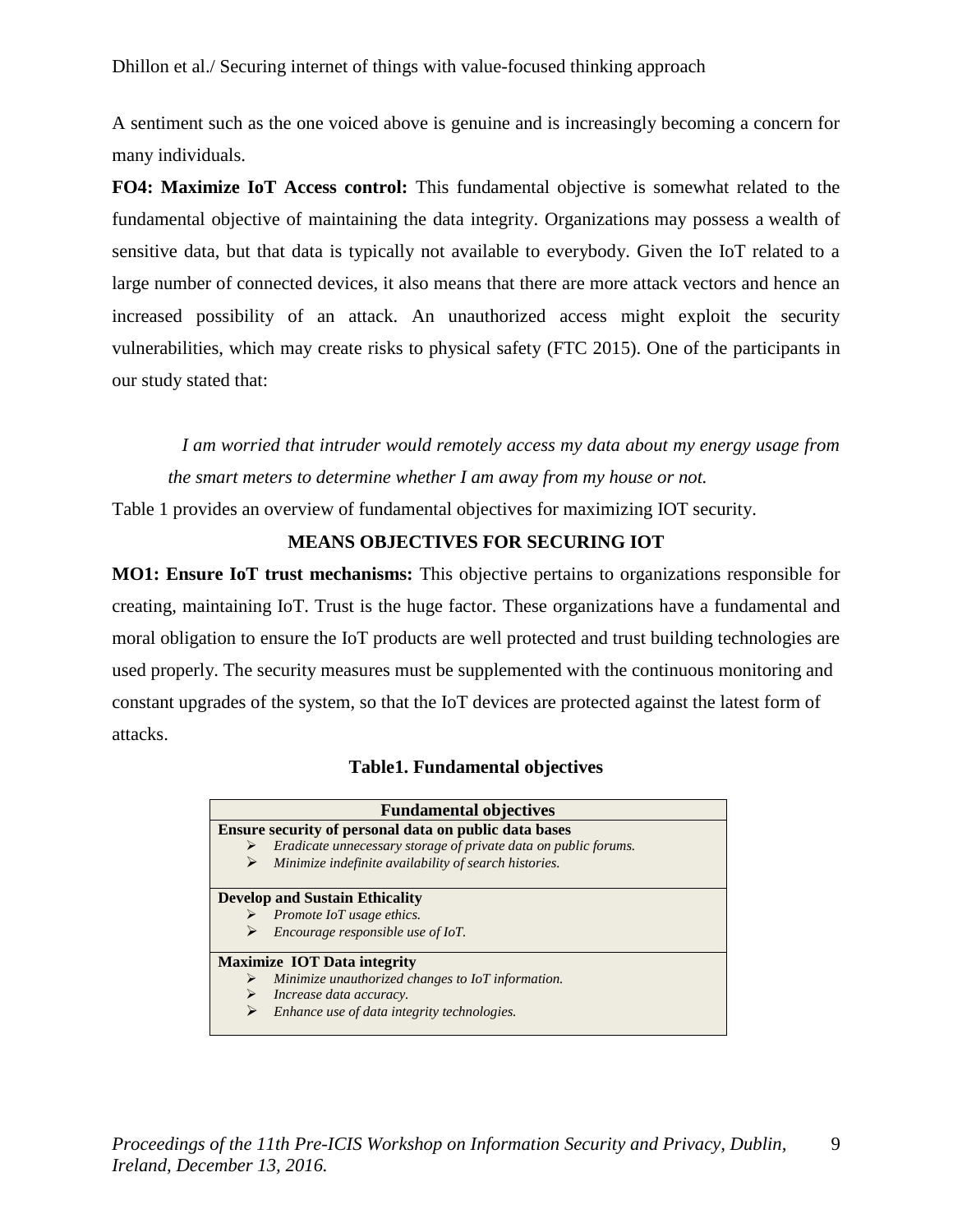#### **Maximize IOT access control**

- ➢ *Minimize unauthorized access to IOT.*
- ➢ *Ensure fine grained access policies for efficiency and security of IOT.*
- ➢ *Provide several levels of user access.*

At the advent of the Internet Commerce era, several trust building mechanisms were established. In particular, these took the form of web assurance seals. Today similar developments are necessary. Some progress has been made in the cloud computing arena. Latest addition is the Amazon Web Services Certificate Manager<sup>1</sup>.

**M02: Maximize security awareness of IoT**: While security awareness has always been a vital issue to consider, its importance is elevated in an IoT environment. This objective deals with the increasing awareness of IoT and educating the consumers on IoT security. In a survey conducted by AT&T, it has been concluded that only 10 percent of respondents are fully confident with that their devices are fully secure. About 68 percent of respondents say that their companies are planning to invest IOT security in 2016.Many organizations deploy IOT devices, but in some of them the IOT devices are deployed without proper security measures. The reason is because shop floor equipment, vehicles, and many other IOT enabled devices were not built with requisite security or internet connectivity in mind. Many organizations are unaware of it (2) Thus, the behavior of the users with the access to data on IoT devices affects IoT security. It is important to inform consumers about IoT security issues so they remain alert about the threats.

**M03: Increase responsible use of IoT**: This objective addresses how consumers act responsibly in their use of IoT devices. Unfortunately, IoT devices place access to data at the finger-tips of consumers and the reaction time to think before acting gets significantly reduced. Hence, it is important to inculcate a 'responsible use' culture, which lays out the principles and fundamental issues related to IoT use.

**M04: Enhanced protection of personal information on devices:** This objective emphases the importance of placing reasonable limits on the collection and retention of data by IoT. When a large amount of data is stored, it is more likely at the risk of being hacked by the intruders, thus increasing the potential harm to the personal information on the devices. Therefore, there is a need to develop policies and practices that impose reasonable limits on collection and retention

 $\overline{a}$ 

<sup>1.</sup>[www.amazontrust.com\)](http://www.amazontrust.com/)

<sup>2.</sup><https://www.business.att.com/cybersecurity/docs/exploringiotsecurity.pdf>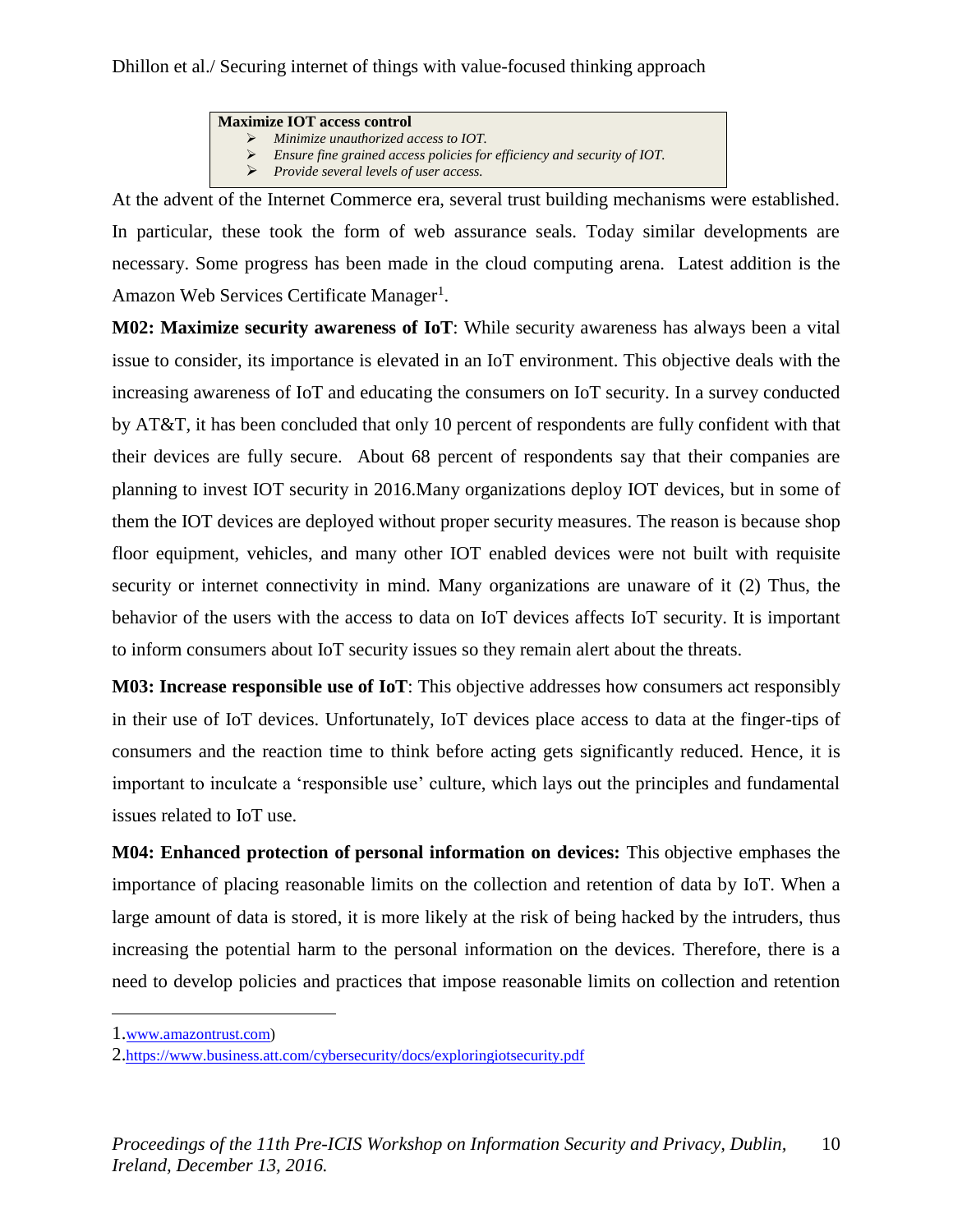of the consumer data. The data should be disposed of once the purpose for which it is collected is met. In the literature, the problem of protecting personal information in the context of IoT has been well recognized. Zhou and Piramuthu (2015) propose a privacy model where issues of differentiation and mass customization are addressed. They note:

*We argue that consumes with low demand for privacy protection should not be forced to bear the cost of the fraction of the population with demand for high privacy protection. On the other hand, the high demand consumers should be allowed the flexibility to enjoy their desired high level privacy protection, at a cost. (pg. 20)*

**M05: Maximize user autonomy:** This objective emphasis the importance of consumer consent in collecting the IoT enabled data. The objective stresses that a notice and choice is necessary for individual control over sensitive data and thus enhanced privacy. Not all data require choice. When data use is inconsistent with the context of interactions, individuals should be offered clear and easy to read choices. In the literature, similar arguments have been made. In terms of giving autonomy to individuals, particularly in terms of IoT privacy protection (Kounelis et al., 2014), argue:

*The overall system of interactions can sustain confidence and trust only if the humanand- artefact mix relate to each other in a way that preserves the potential for intentional human choices and decisions within the architectures, as well as awareness and alertness towards unintended changes and threats. (pg. 75)*

Table 2 provides an overview of the means objectives for maximizing IoT security.

#### **Table 2. Means objectives**

| <b>Ensure IOT trust mechanisms</b>                 |                                                                                  |  |  |
|----------------------------------------------------|----------------------------------------------------------------------------------|--|--|
| $\blacktriangleright$                              | Increase consumer trust in IoT usage                                             |  |  |
| ⋗                                                  | Enhance security of IoT solutions                                                |  |  |
| $\blacktriangleright$                              | Increase use of trust building technologies                                      |  |  |
| ⋗                                                  | Ensure trust in IoT products Design formal security mechanisms for IoT solutions |  |  |
| ⋗                                                  | Enhance IoT security governance                                                  |  |  |
| <b>Maximize security awareness of IOT</b>          |                                                                                  |  |  |
| $\blacktriangleright$                              | Educate consumers on the IoT security                                            |  |  |
| ⋗                                                  | Develop awareness of IoT security                                                |  |  |
| ➤                                                  | Update consumers on the threats and security issues                              |  |  |
| ⋗                                                  | Provide government official training on privacy issues                           |  |  |
| Increase responsible use of IOT                    |                                                                                  |  |  |
| ➤                                                  | Increase protection of confidential consumer data                                |  |  |
| $\blacktriangleright$                              | Encourage responsible use of IoT                                                 |  |  |
| ⋗                                                  | Increase individual accountability                                               |  |  |
| <b>Enhanced protection of personal information</b> |                                                                                  |  |  |
| ➤                                                  | Ensure IOT use only relevant personal data                                       |  |  |
| ⋗                                                  | Define relevant usage periods for IoT data                                       |  |  |
|                                                    | Increased individual control over data                                           |  |  |

*Proceedings of the 11th Pre-ICIS Workshop on Information Security and Privacy, Dublin, Ireland, December 13, 2016.* 11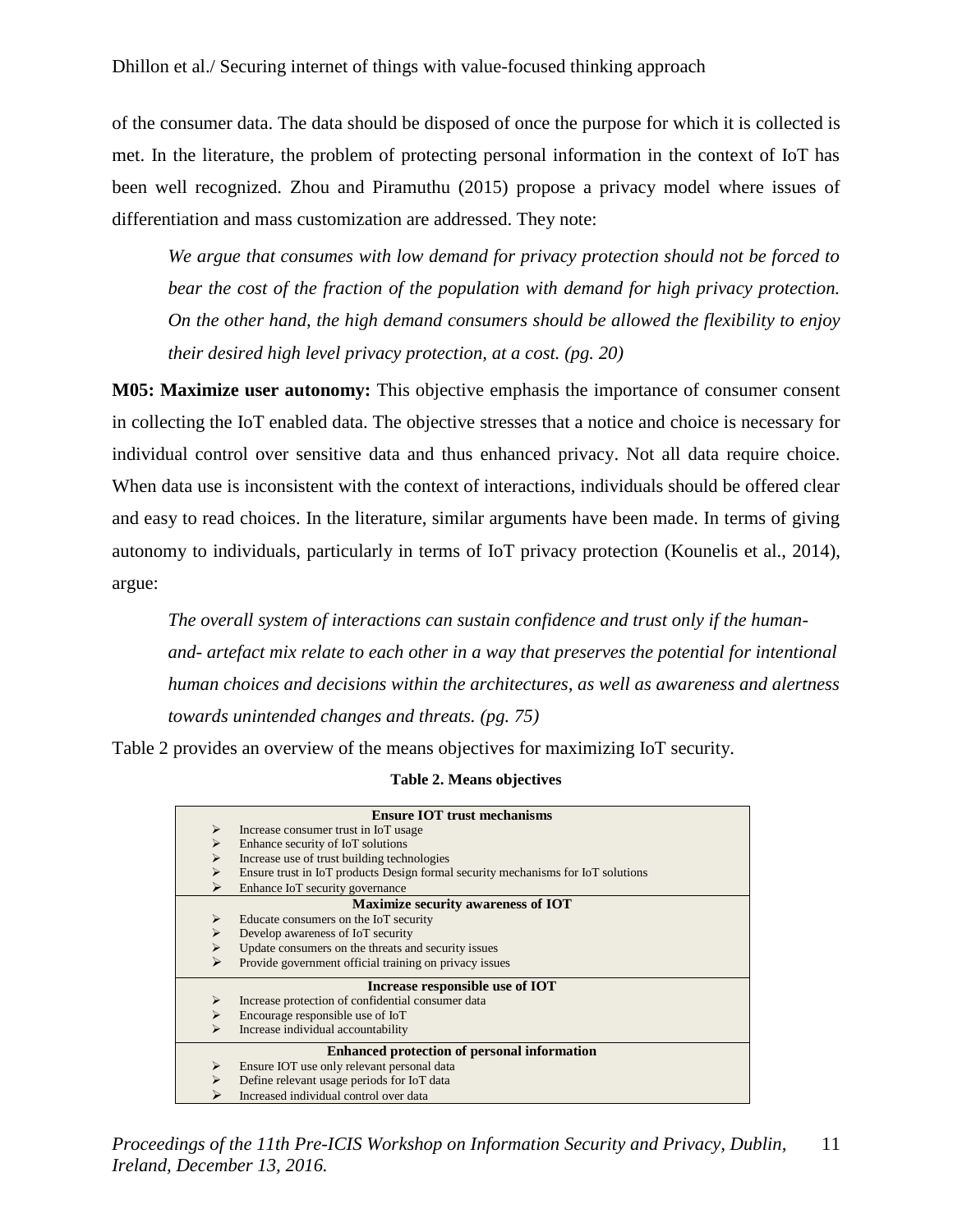#### Dhillon et al./ Securing internet of things with value-focused thinking approach

| <b>Maximize user autonomy</b>                                            |  |  |
|--------------------------------------------------------------------------|--|--|
| Enforcing self-determination for the IoT users<br>⋗                      |  |  |
| Ensure users are made responsible of their data<br>$\blacktriangleright$ |  |  |
| Increase use of opt in / opt out policies<br>$\blacktriangleright$       |  |  |
| <b>Ensure user authentication</b>                                        |  |  |
| Ensure social media authentication processes<br>➤                        |  |  |
| Define token-based authentication for IoT<br>$\blacktriangleright$       |  |  |
| $\blacktriangleright$<br>Increase use of biometrics                      |  |  |
| $\blacktriangleright$<br>Ensure user identity check mechanisms           |  |  |
| $\blacktriangleright$<br>Minimize authentication misrepresentations      |  |  |
| <b>Ensure Physical Security</b>                                          |  |  |
| ➤<br>Increase physical indications                                       |  |  |
| $\blacktriangleright$<br>Ensure virtual safety                           |  |  |
| <b>Ensure Safe Connectivity</b>                                          |  |  |
| Ensure safe connections between different devices<br>➤                   |  |  |
| $\blacktriangleright$<br>Prevent brute force mitigation attacks          |  |  |
| <b>Ensure Ecosystem Security</b>                                         |  |  |
| Enhance security of specific IoT ecosystems<br>➤                         |  |  |
| Ensure monitoring of individual devices<br>$\blacktriangleright$         |  |  |
| $\blacktriangleright$<br>Enhance integrity of IoT ecosystem              |  |  |
| Adequate incident response plan                                          |  |  |
| Ensure self-data destruction programs after the breach<br>➤              |  |  |
| ➤<br>Ensure consumer support                                             |  |  |
| $\blacktriangleright$<br>Define IoT security breach incident reporting   |  |  |
| <b>Maximize Auditing</b>                                                 |  |  |
| <b>Ensure auditing</b><br>➤                                              |  |  |
| ⋗<br>Ensure definition of automated auditing of IoT use                  |  |  |
| <b>Ensure Legal Compliance</b>                                           |  |  |
| Develop self-regulatory programs<br>➤                                    |  |  |
| ➤<br>Define baseline IoT security standards                              |  |  |
| $\blacktriangleright$<br>Monitor compliance with enterprise policies     |  |  |
| <b>Ensure Data Anonymity</b>                                             |  |  |
| Increase data anonymity for non-users.<br>⋗                              |  |  |
| ⋗<br>Minimize digital footprint                                          |  |  |

**M06: Ensure user authentication**: This objective deals with the importance of building authentication mechanisms such that IoT security could be enhanced. Authentication mechanisms, such as passwords, are inherently insecure and inefficient. The hardware tokens used in two factor authentication are necessarily best suited for IoT authentication. Hence the 2FA software based-solutions should be introduced to enhance the user authentication. Enhanced use of the biometrics may also prove to be logical and a conclusive way to prove IoT user identity. It is possible to replicate the password or the hardware token, but it is not possible to replicate the fingerprint with the descent sensor. The social media sites also have the fundamental and moral obligation to ensure the user authentication processes.

**M07: Ensure physical security**: This objective lays emphasis on requiring manufacturers and developers to work together in establishing the baseline standards allowing the physical security systems to work with IoT devices in such a way that the physical security goes beyond the confines of the industry, albeit without losing security. Devices built by different vendors are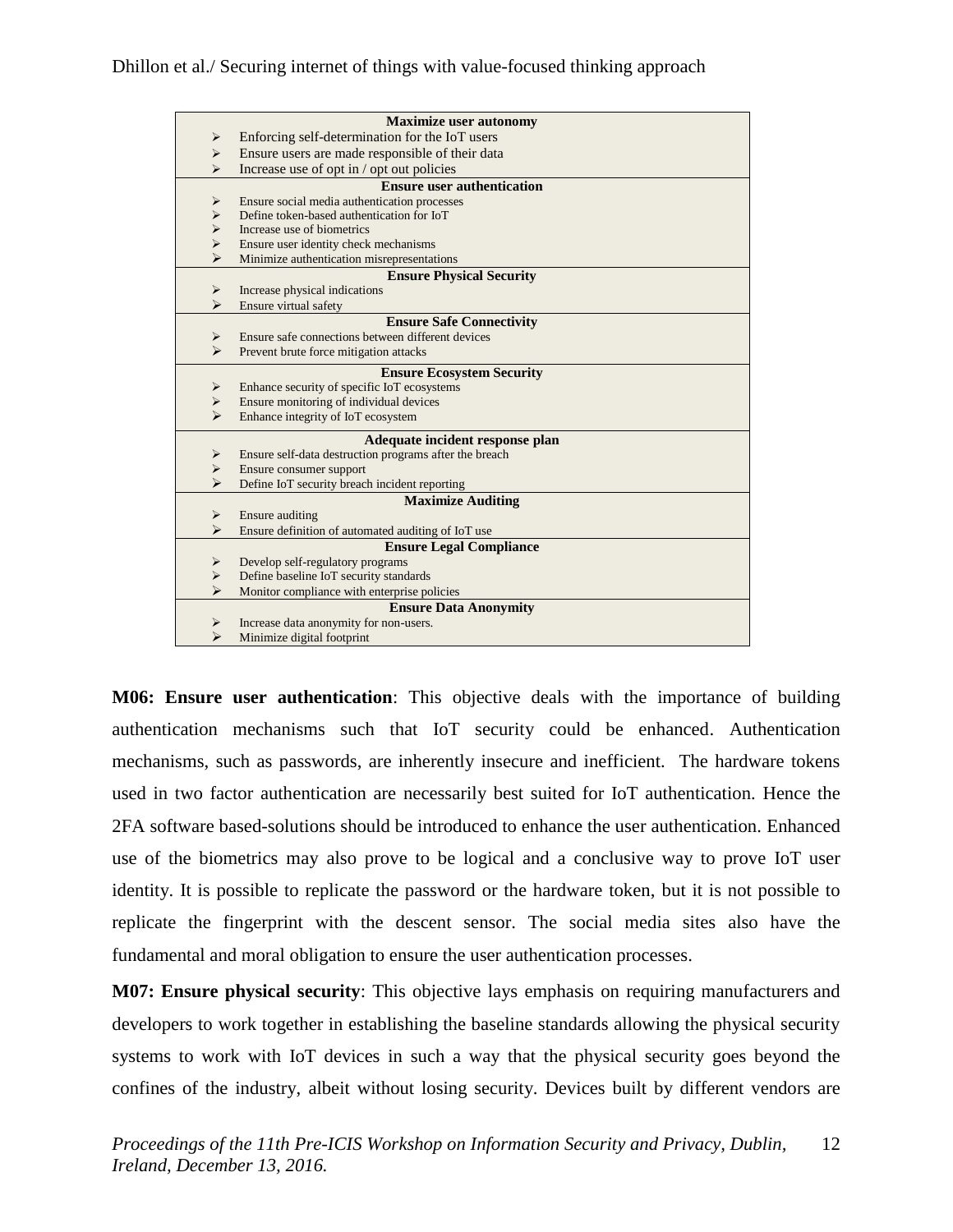incompatible, because they differ from each other in technologies and services. All the devices connect through internet. Hence, there is need to readdress the standardization to provide the interoperability among various objects and senor nodes within the network, ensuring physical safety (Matharu et al., 2014). In this study, respondents stated that physical security along with virtual safety is really important.

**M08: Ensure safe connectivity:** This objective deals with safe connectivity between different IoT devices to mitigate the threats. When the individuals privately access the data and applications anywhere and anytime, they expect to be fully secure. Data flows freely between countless applications and platforms. Hence, implementation of secured socket layer/TLS to ensure the safe connectivity between different devices is fundamental.

**M09: Ensure ecosystem security:** This objective highlights the need for the industry to focus on providing the safe, reliable interoperable access to the information and services irrespective of the vendor (Lofgren, 2015). There are various challenges posed by growing IoT ecosystems. With the new eco systems appearing every day, maintaining the security of them is a big challenge. Regarding the increase in number of IoT devices, privacy ensuring technologies must form the core of IoT design. As data travels across diverse devices, establishing the contextual integrity of data becomes fundamental issue.

**MO10: Adequate incident response plan:** This objective deals with the adequate incident response plan after the breach or occurrence of the incident. It is a common saying that prevention is better than cure. No matter how much you are familiar with the network environment, there are always risks of being hacked or attacked. The IoT devices are at the greater risk of being attacked. The systems should have inbuilt security sub-systems, which consist of self-data destruction programs, so that the impact of the breach is minimized. The incident response teams should act as the central communication points in order to receive the reports for the breach incidents and getting the consumer report through the advices and solutions after the breach. It should be ensured that all the emergency system information is available offline too .This was echoed in the survey responses as "I wish the companies should make quick response from the cyber security breaches to the individuals by giving advice and solutions to recover from these incidents ".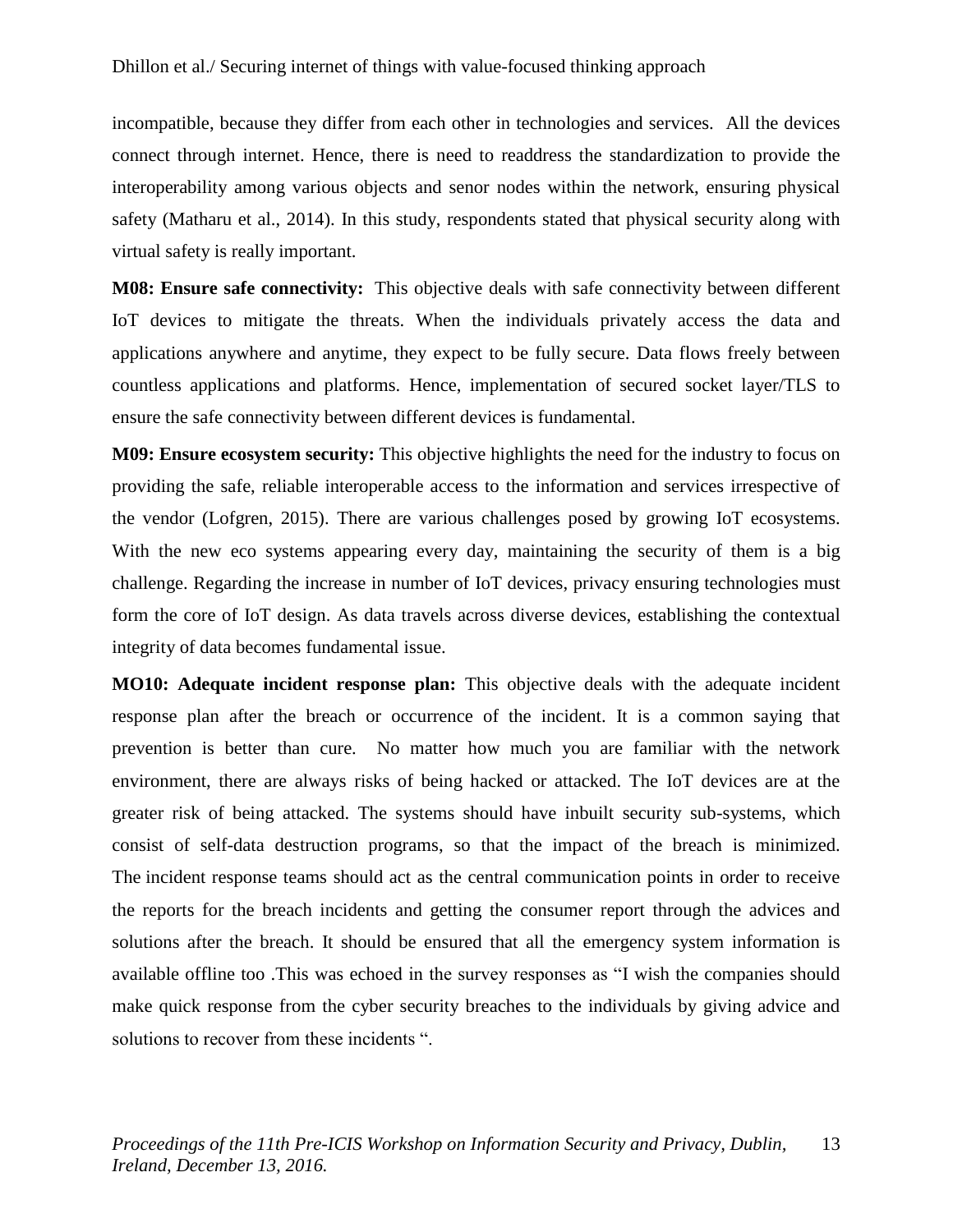**M011: Maximize Auditing:** This objective deals with maximization of the auditing process. Auditing processes are very critical to check the performance and utilization of the devices. IoT devices consist of high vulnerabilities. IoT devices should have the automated auditing features to routinely assess the vulnerabilities in them and ensure that the latest patches are installed and devices operate in a reliable manner. One of the respondents said that:

*"I wish the smart office could provide the means of real time auditing and the used security levels of application and the space itself.*

**M012: Ensure legal compliance:** This objective deals with the government organizations monitoring the IoT devices and determining the rules and regulation to be undertaken for the IoT security. Massive new reservoirs of data about individual personal information is being restored and shared, thus reinforcing global society compliance on data security is vital. Hence it becomes imperative to make such laws which protect the data privacy and the limitation of the data usage .There should be laws which would focus on providing the baseline security standards for different classes of IoT. Unwanted processing of the personal data should be regulated. In United States, there is the law under section 5 of FTC act, which calls the lack of reasonable security measures to protect the consumer rights as success in security management focusing on technical issues is not enough and addressing human issues is necessary for successful security. For securing IoT the same gape exists in the literature. Most of studies that investigate security of IoT do not consider social and people perspective for securing IoT.

**M013: Ensure data anonymity**: This objective addresses the need for the data to be made anonymous for the non-users. This is the most common way of protecting the confidentiality of the data on IoT. Potential damage to the sources of data can result in the absence of anonymity, but there should be a balance between making the data anonymous for the non-users and making it non-anonymous for the users, in order to avoid the undesirable consequences of both.

Each individual carry a digital footprint that enables their uniqueness-aspects about them. IoT data draws on aspects of individual's work life, study life, social life, home life to make assumptions that are beyond typical market segmentations. The IOT devices supply the organizations with the intimate details of an individual's personhood- like what clothes one wears, how much power and energy is used in one's homes, when the pulse rate begins to race etc. The digital footprint will have some implications resulting into potential harm to an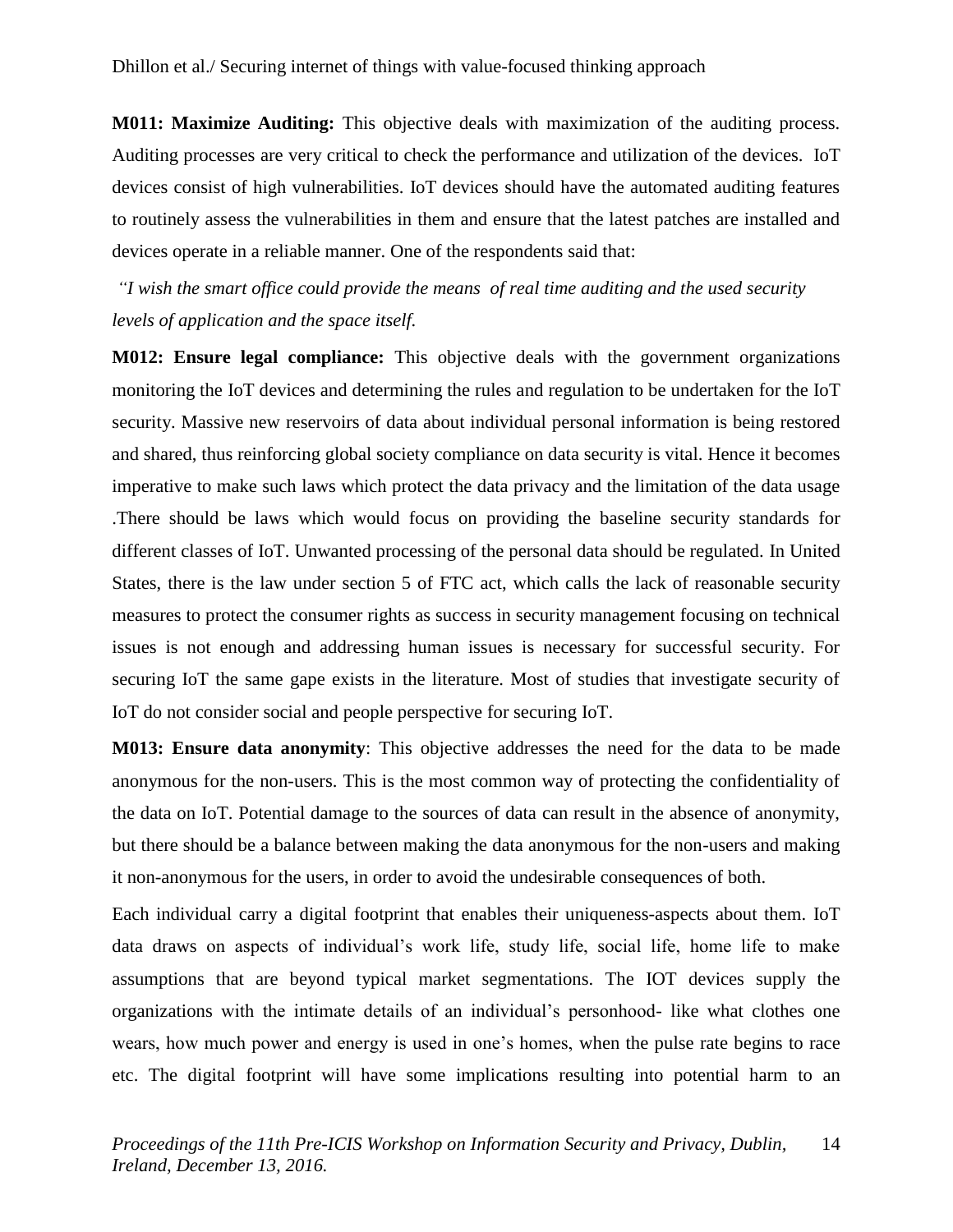individual (Michael et al 2014). The digital footprint should also be minimized in order to avoid the potential harm to individual identity.

#### **DISCUSSION**

It is obvious that for desirable IoT outcomes security plays an important role. There are several technical challenges for IOT security in the application layer, perception layer, network layer and physical layer (Kumar et al., 2016). Several studies investigate these technical challenges in order to secure IoT (Hui et al., 2012; Dhillon and Torkzadeh, 2006). On the other hand, studies addressing the socio-technical perspective of IoT are rare and existing studies in IoT security mostly consider technical perspective. It is obvious that complexity in human behavior and expectations and the role that people play in IoT requires further investigation. In addition, according to several research works (Hitchings, 1998; Armstrong, 1999; Dhillon 2001; Karyda et al., 2003) for achieving success in security management focusing on technical issues is not enough and addressing human issues is necessary for successful security. For securing IoT the same gape exists in the literature. Most studies that investigate security of IoT do not consider the social and behavioral perspective for securing IoT. Several behavioral concerns emerged in this study, including ethics and trust.

One of the fundamental objectives that emerged from this study is promoting the ethical use of IoT. In particular, participants highlight the need for organizations to promote IoT usage ethics and to encourage the responsible use of IoT. To achieve this objective, organizations should invest significant resources in IoT security, education, training and awareness (SETA) campaigns. Future research is needed to identity unique approaches that will effectively train users on IoT security. In particular, SETA initiatives and studies around the ethical challenges associated with IoT property, accessibility, accuracy and private use will be an integral part of the emerging IoT security research stream.

In addition to ethics, trust of IoT also emerged as a significant means objective. Participants emphasized the need for organizations to increase consumer trust in IoT usage and ensure trust in IoT products. Trust has been explored extensively in diverse disciplines. The information systems community is replete with studies on trust in an online environment. However, given the proliferation of IoT, additional research is needed on the role of trust in this domain. The results of this study indicate the need for future research to explore ways to increase the use of trust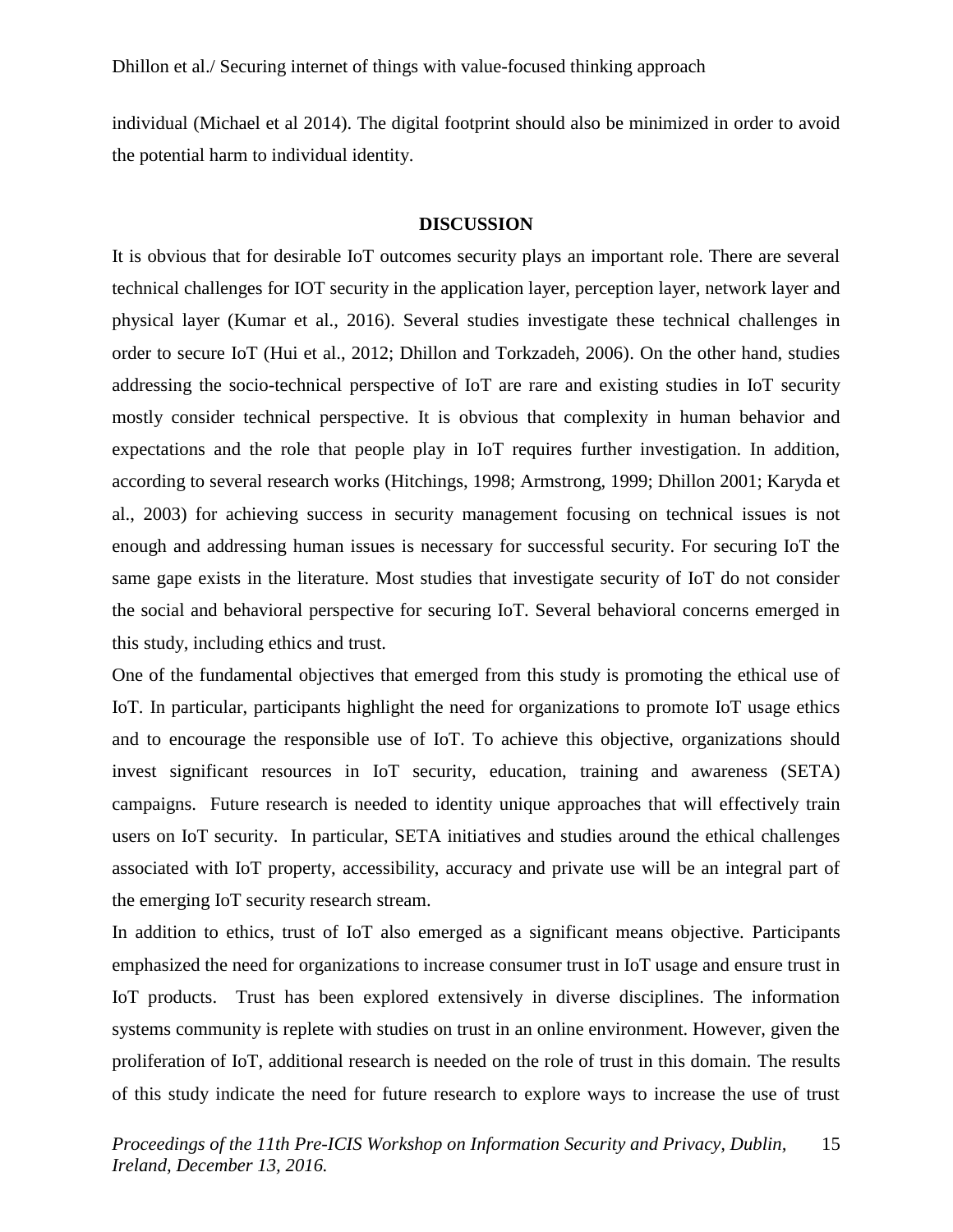building technologies, design formal security mechanisms for IoT solutions and enhance IoT security governance.

The qualitative study presented in this paper has two limitations. First, the process of identifying values from the interview data was largely subjective and interpretive. Walsham (24) also have mentioned this issue as one limitation of research of this kind. He suggests "the choice should be consciously made by the researcher dependent on the assessment of . . . merits and demerits in each particular case" (p. 5).

Second, our research may have had difficulty in considering manager/subordinate or gender values.

#### **CONCLUSION**

This paper utilizes the value-focused thinking approach to provide objectives for securing IoT. According to Keeney (1999) "values to consciousness allows you to uncover hidden objectives, objectives you didn't realize you had" (p. 24). Some studies (Dhillon and Torkzadeh, 2006) have utilized Keeney's value focused methodology in order to understand objectives and their relationships based on people values. For instance, May et al, define value-based objectives in order to assess ERP systems planning. The value focused thinking approach has not been utilized to define security objectives of IoT from the user perspective. Extracting IoT objectives from user's values can help managers and practitioners maximize IoT security based on comprehensive list of objectives.

This study contributes to extent literature, by introducing fundamental objectives and means objectives for securing IoT. This study investigates the relatively unexplored area of IoT security. We conduct a qualitative investigation using value-focused thinking that helped to extract 17 objectives, grouped into four fundamental and 13 means objectives, essential for securing IoT from user perspective. The objectives developed in this study employ a sociotechnical perspective and provide a way forward for developing IoT security measures. The findings of this research show that confidentiality, integrity and availability should be considered within the broader scheme of things in IoT security.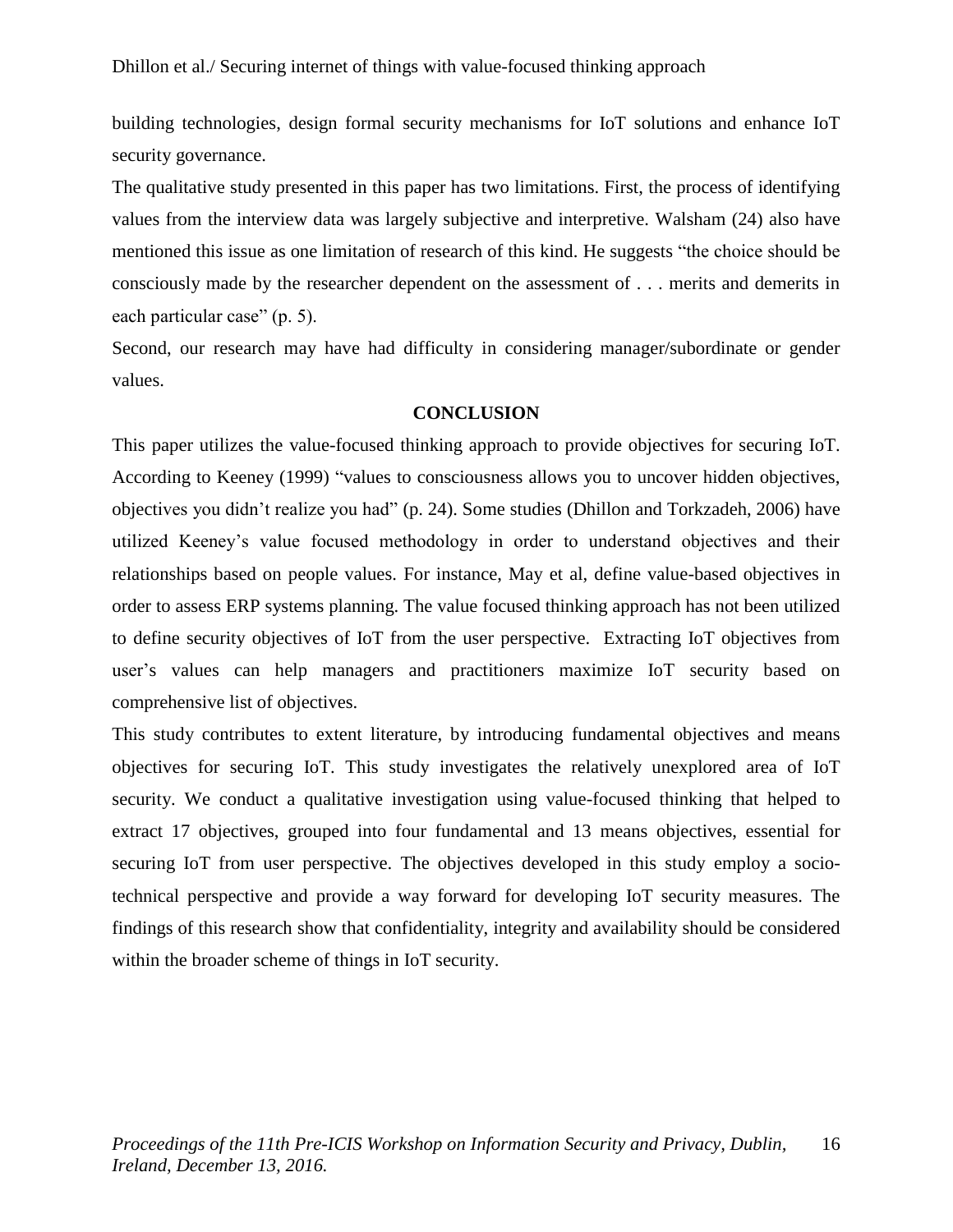#### **REFERENCES**

Abbas, R., Michael, K., & Michael, M. G. (2015). Using a Social-Ethical Framework to Evaluate Location-Based Services in an Internet of Things World. International Review of Information Ethics, 22(12).

Abomhara, M., & Køien, G. M. (2014, May). Security and privacy in the Internet of Things: Current status and open issues. In Privacy and Security in Mobile Systems (PRISMS), 2014 International Conference on (pp. 1-8). IEEE.

Abie, H., & Balasingham, I. (2012, February). Risk-based adaptive security for smart IoT in eHealth. In Proceedings of the 7th International Conference on Body Area Networks (pp. 269- 275). ICST (Institute for Computer Sciences, Social-Informatics and Telecommunications Engineering).

Agarwal, Y., & Dey, A. K. (2016). Toward Building a Safe, Secure, and Easy-to-Use Internet of Things Infrastructure. Computer, 49(4), 88-91.

Armstrong, H. (1999). A soft approach to management of information security.

Babar, S., Mahalle, P., Stango, A., Prasad, N., & Prasad, R. (2010, July). Proposed security model and threat taxonomy for the Internet of Things (IoT). In International Conference on Network Security and Applications (pp. 420-429). Springer Berlin Heidelberg.

Dhillon, G. (2001). Violation of safeguards by trusted personnel and understanding related information security concerns. Computers & Security, 20(2), 165-172.

Dhillon, G., & Torkzadeh, G. (2006). Value‐focused assessment of information system security in organizations. Information Systems Journal, 16(3), 293-314.

Guo, B., Zhang, D., Wang, Z., Yu, Z., & Zhou, X. (2013). Opportunistic IoT: Exploring the harmonious interaction between human and the internet of things. Journal of Network and Computer Applications, 36(6), 1531-1539.

Gusmeroli, H. Sundmaeker, A. Bassi, et al., Internet of Things: Global Technological and Societal Trends, 1, 9-52.

Gubbi, J., Buyya, R., Marusic, S., & Palaniswami, M. (2013). Internet of Things (IoT): A vision, architectural elements, and future directions.*Future Generation Computer Systems*, *29*(7), 1645- 1660.

Hitchings, J. (1996). A practical solution to the complex human issues of information security design. In Information systems security (pp. 3-12). Springer US.

Hunter, M. G. (1997). The use of RepGrids to gather interview data about information systems analysts. *Information systems journal*, *7*(1), 67-81.

Jia, Y., Dong, X., Liang, Z., & Saxena, P. (2015). I know where you've been: Geo-inference attacks via the browser cache. IEEE Internet Computing, 19(1), 44-53.

Karyda, M., Kokolakis, S., & Kiountouzis, E. (2003). Content, context, process analysis of IS security policy formation. In Security and Privacy in the Age of Uncertainty (pp. 145-156). Springer US.

Keeney, R. L., & McDaniels, T. L. (1992). Value-focused thinking about strategic decisions at BC Hydro. Interfaces, 22(6), 94-109.

Keeney, R. L. (1999). The value of Internet commerce to the customer.*Management science*, *45*(4), 533-542.

Kounelis, I., Baldini, G., Neisse, R., Steri, G., Tallacchini, M., & Pereira, A. G. (2014). Building trust in the human? Internet of things relationship.*IEEE Technology and Society Magazine*, *33*(4), 73-80.

*Proceedings of the 11th Pre-ICIS Workshop on Information Security and Privacy, Dublin, Ireland, December 13, 2016.* 17